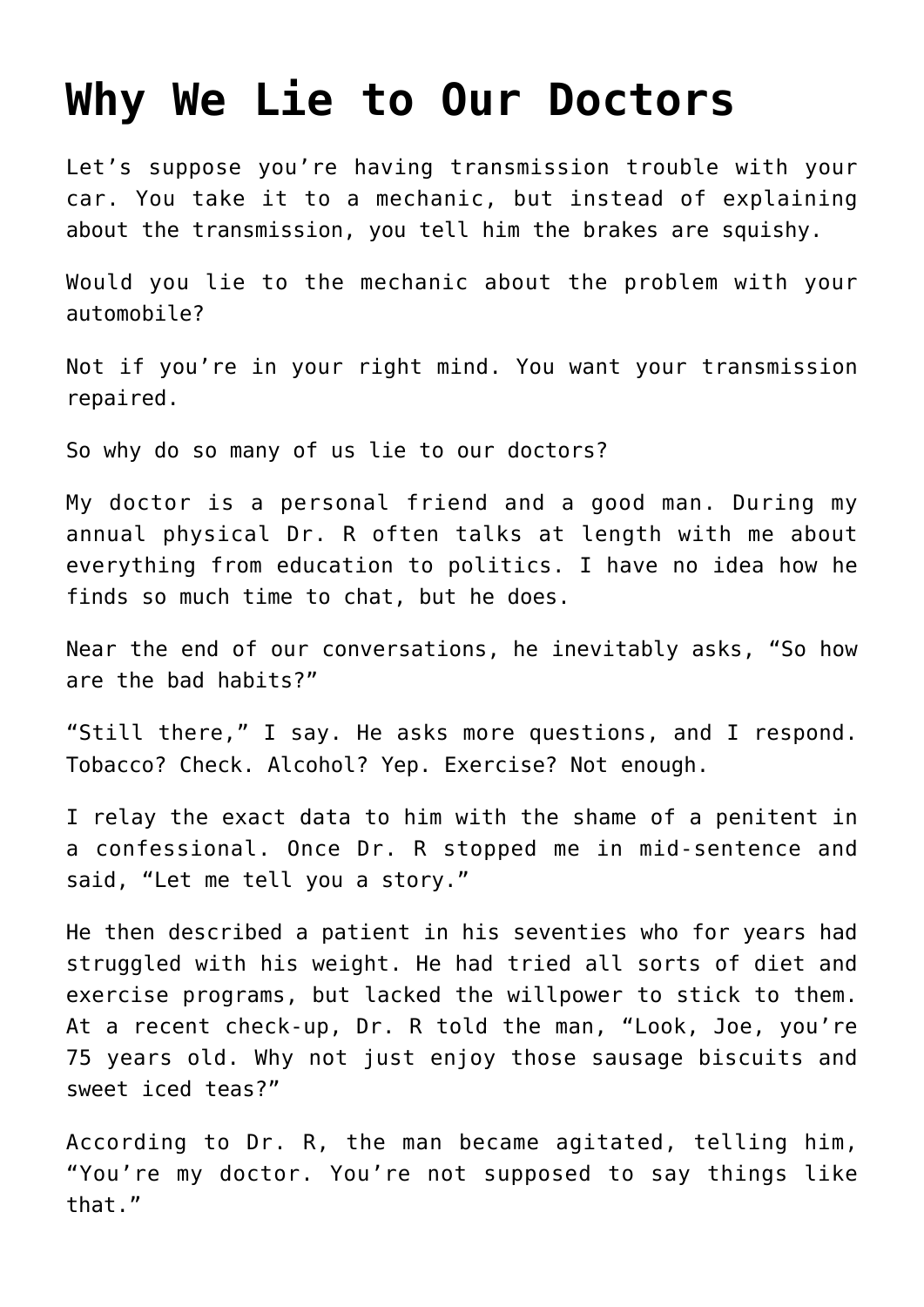"My point is, if you're going to continue the bad habits, at least drop the guilt and enjoy yourself," Dr. R said. That's good advice that's probably rare from a physician.

And my point is this: I don't lie to my doctor.

In another conversation, I asked Dr. R to estimate how many patients lied to him about some aspect of their health care. "I'd say about 80 percent" was his reply.

Some who might think that an overestimate should read Dennis Thompson's "[Most Americans Lie to Their Doctors.](https://www.webmd.com/a-to-z-guides/news/20181204/most-americans-lie-to-their-doctors#1)" Thompson cites a study revealing that 60 to 80 percent of Americans "admit they avoid telling their doctor details that could be relevant to their well-being."

Shame and fear, Thompson found, are at the root of this concealment. People who disagree with a physician's recommended treatment say nothing, but then never take the prescribed medication. Embarrassment causes many to hide their poor diets and bad habits. Some don't tell the doctor they are taking another person's medication. When asked if they understand the doctor's instructions, patients will say yes, afraid that a negative reply might make them look ignorant.

In his poem "Marmion," Sir Walter Scott wrote, "Oh, what a tangled web we weave when first we practice to deceive." His words apply to patients visiting their physicians. Guilt or mortification may give birth to that deception, but we might pay for our tangled web with poor health and even an unnecessary death.

Here are some tips that might alleviate our propensity to lie to our doctor.

\*Build a relationship with your physician. Be friendly. Ask him about the picture of his family on the wall. Mention your own family circumstances. Engage him. Make him an ally, not an enemy.